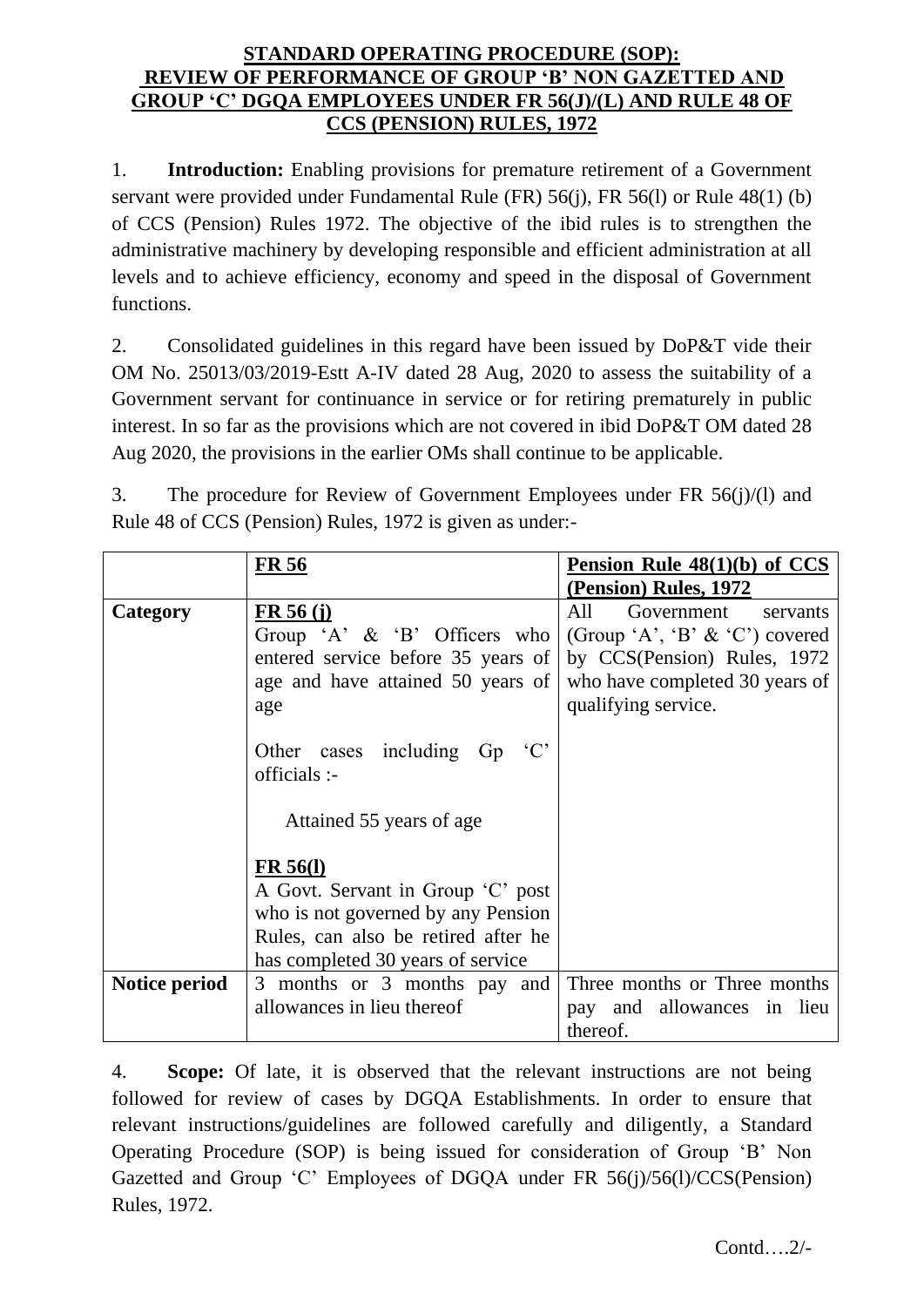5. In order to ensure that the powers vested in the appropriate authority are exercised fairly and impartially and not arbitrarily, the following procedures and guidelines have been prescribed for reviewing the cases of Group 'B' Non Gazetted and Group 'C' Employees of DGQA under the aforesaid rules, as outlined in succeeding paras are to be followed.

6. For Group 'B' Non Gazetted and Group 'C' officers, the Review Committees were constituted vide letter No. A/89855/II/Review/Policy/DGQA/Adm-7A dated 28 Sep 2012 as under:-

## (A) **Group 'B' Non Gazetted Posts:**

| (i) | Chairman -       | ADG concerned at DGQA HQ                         |
|-----|------------------|--------------------------------------------------|
|     |                  | (ii) Member - Director concerned at DGQA HQ      |
|     | $(iii)$ Member - | JD/DD from DDG(HR)/Dir(Pers) Group at<br>DGQA HQ |

## (B) **Group 'C' Posts:**

| (i) | Chairman     | <b>Contract Contract State</b> | Head of Establishment                      |
|-----|--------------|--------------------------------|--------------------------------------------|
|     | (ii) Members | <b>Contract Contract</b>       | Three Senior Officers of the Concerned Est |

**7. Time Schedule:** Time Schedule prescribed by DoP&T vide ibid OM dated 28 Aug 2020 to assess the suitability of a Government servant for continuance in service or for retiring prematurely in public interest under FR 56(j), FR- 56(l) or Rule 48(I)(b) of CCS(Pension) Rules 1972 is as under :-

| S.<br>No. | Quarter in which<br>Review is to be made | Cases of Employees who will be attaining the<br>age of 50/55 years or will be completing 30 years<br>qualifying service, as the case may be, in the<br>quarter indicated below |
|-----------|------------------------------------------|--------------------------------------------------------------------------------------------------------------------------------------------------------------------------------|
|           | January to March                         | July to September of the same year                                                                                                                                             |
| 2.        | April to June                            | October to December of the same year                                                                                                                                           |
| 3.        | July to September                        | January to March of the next year                                                                                                                                              |
| 4.        | October to December                      | April to June of the next year                                                                                                                                                 |

8. The cases of Government servants covered by FR 56 (j) or FR 56(l) or Rule 48(1) (b) of the CCS (Pension) Rules should be reviewed six months before they attain the age of 50/55 years or complete 30 years service/30 years of qualifying service, **whichever occurs earlier.**

Contd....3/-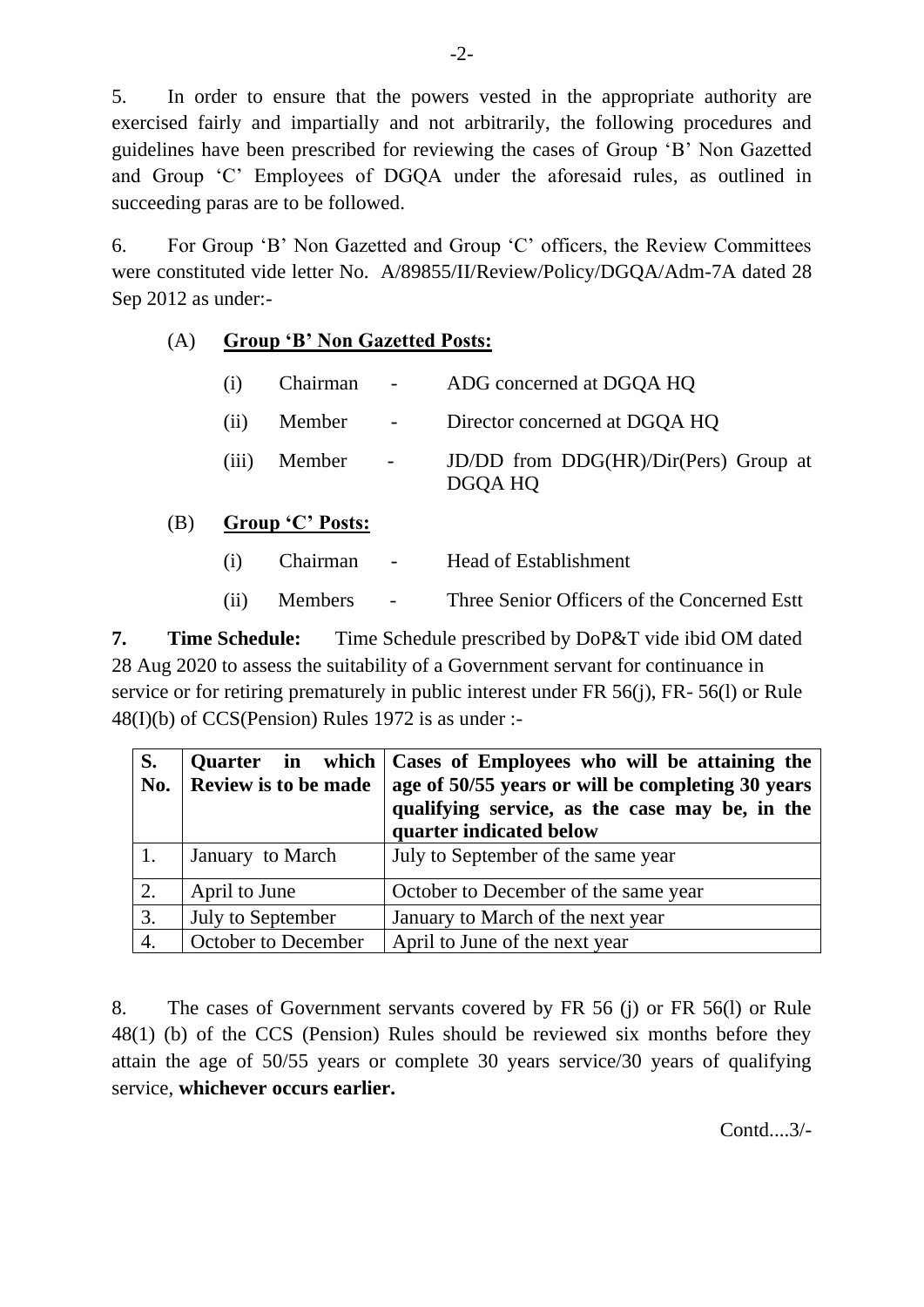9. However, it is observed that in most of the cases the prescribed time schedule is not followed. Consolidated instructions issued by DoP&T vide aforesaid OM of 28 Aug 2020 provides for maintenance of a register of employees due for review. It is therefore imperative that a register is prepared well in advance say by 30 June of each year, showing the list of officials due for review in each quarterly period of following calendar year.

10. There is also no bar on the Government to review any such case again where it was decided earlier to retain the officer, but the Appropriate/Appointing Authority is of the opinion that it is expedient to undertake the review again on account of changed circumstances, in public interest. In such case, the Appropriate Authority is expected to demonstrate visible meticulousness as such Government servants have been found effective on earlier occasion for retention in service.

11. **Broad Criteria to be followed by the Review Committee**: - The broad criteria to be followed by the Review Committee while making its recommendations are as follows:

(a) Government employees whose integrity is doubtful shall be retired.

(b) Government employees who are found to be ineffective shall also be retired. The basic consideration in identifying such Government servants should be their fitness/competence to continue in the post held.

(c) No Government servant should ordinarily be retired on ground of ineffectiveness, if, in any event, he would be retiring on superannuation within a period of one year from the date of consideration of his case. However, in a case where there is a sudden and steep fall in the competence, efficiency or effectiveness of a Government servant, it would be open to review such a case also for premature retirement. The said instruction of not retiring the Government servant within one year on the ground of ineffectiveness except in case of sudden and steep fall in his performance is relevant only when he is proposed to be retired on the ground of ineffectiveness, but not on the ground of doubtful integrity.

(d) No Government servant should ordinarily be retired on ground of ineffectiveness, if, his service during the preceding 5 years or where he has been promoted to a higher post during that 5 year period, his service in the highest post, has been found satisfactory. There is no such stipulation, however, where the Government servant is to be retired on grounds of doubtful integrity. In case of those Government servants who have been promoted during the last 5 years, the previous entries in the ACRs may be taken into account if he was promoted on the basis of seniority cum fitness, and not on the basis of merit.

Contd….4/-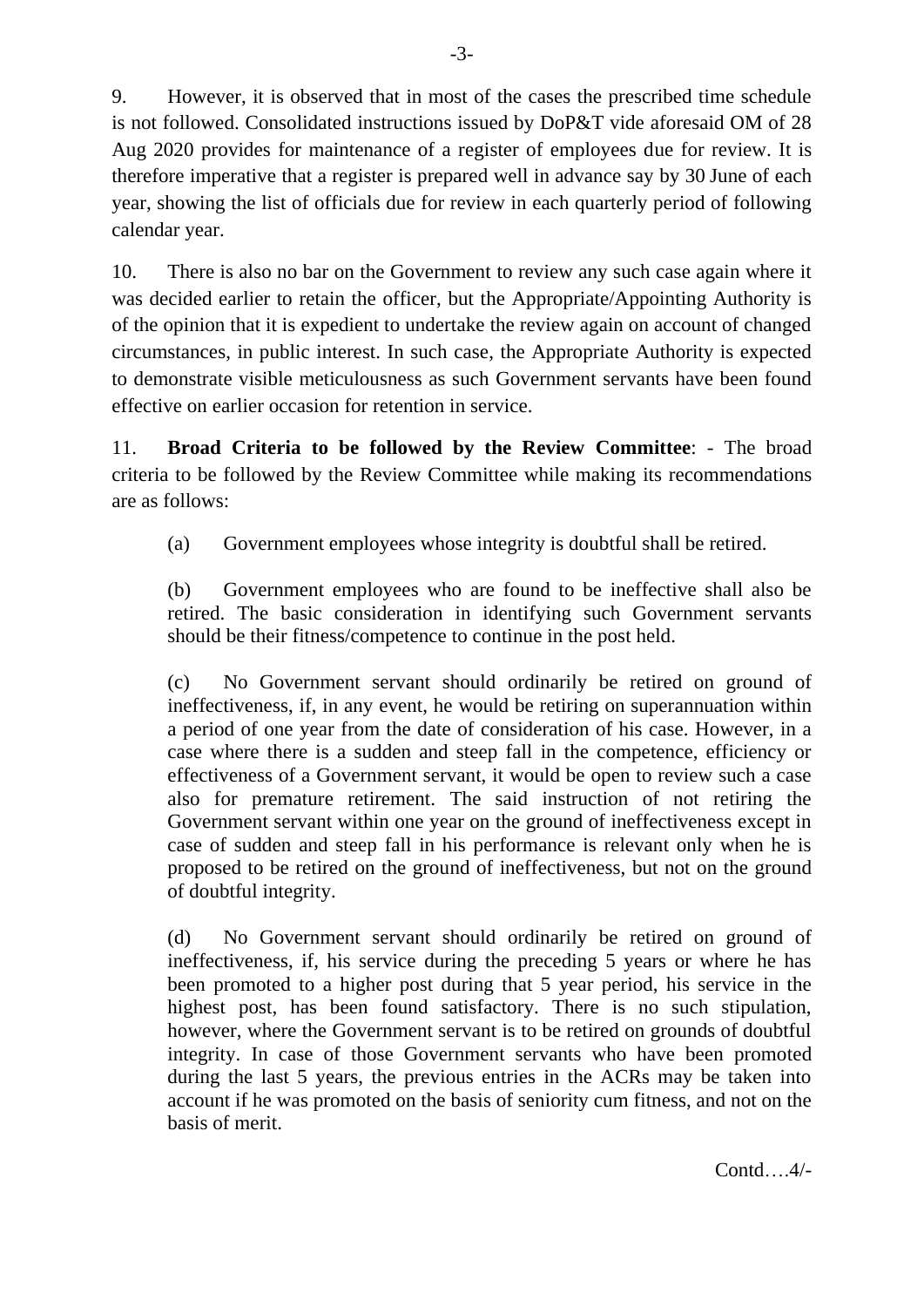(e) The entire service record of a Government servant should be considered at the time of review. The expression 'service record' refers to all relevant records and therefore, the review should not be confined to the consideration of the ACR/APAR dossier. The personal file of the Government servant may contain valuable material. Similarly, his work and performance could also be assessed by looking into files dealt with by him or in any papers or reports prepared and submitted by him. It would be useful if the Establishment concerned put together all the data available about the Government servant and prepares a comprehensive brief for consideration by the Review Committee. Even uncommunicated remarks in the ACRs/APARs may be taken into consideration.

**12. Principles crystallized from important judgments of Supreme Court:** The following principles emerged from important judgments of Supreme Court:

(a) Whenever the services of a public servant are no longer useful to the general administration, the officer can be compulsorily retired for the sake of public interest.

(b) Ordinarily, the order of compulsory retirement is not to be treated as a punishment coming under Article 311 of the Constitution.

(c) For better administration, it is necessary to chop off dead wood, but the order of compulsory retirement can be passed after having due regard to entire service record of the officer.

(d) Any adverse entries made in the confidential record shall be taken note of and be given due weightage in passing such order.

(e) Even un-communicated entries in the confidential record can also be taken into consideration.

(f) The order of compulsory retirement shall not be passed as a short cut to avoid Departmental enquiry when such course is more desirable.

(g) If the officer was given a promotion despite adverse entries made in the confidential record that is a fact in favour of the officer.

(h) Compulsory retirement shall not be imposed as a punitive measure.

(j) The opinion formed by the appropriate authority shall not be based on collateral grounds or arbitrary in nature.

Contd….5/-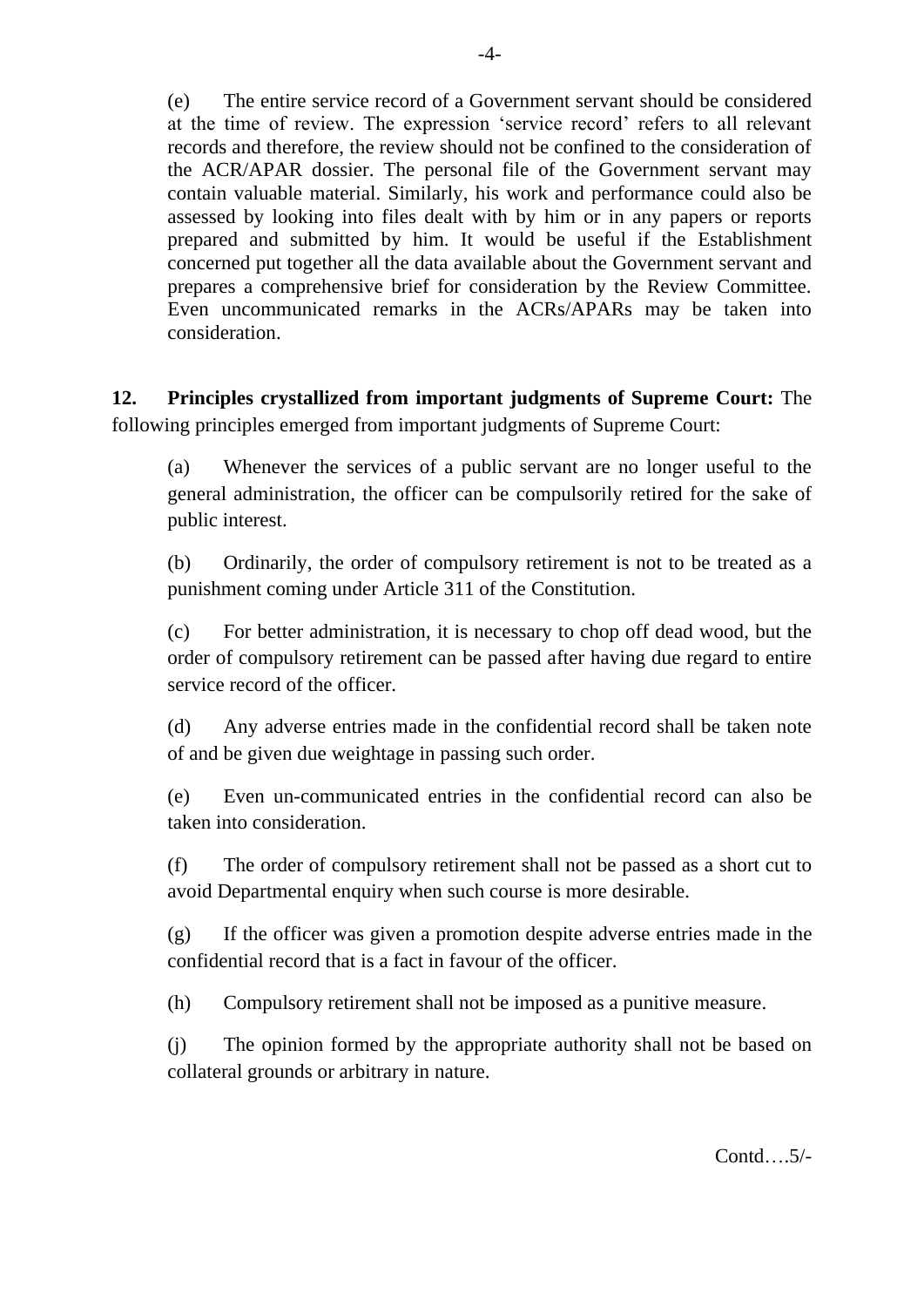(k) All material on record, including the actions or decisions taken by the employee which do not appear to be above board, complaints received against him, or suspicious property transactions, for which there may not be sufficient evidence to initiate departmental proceedings, may also be taken into account.

(l) Reports of conduct unbecoming of a Government Servant that obstructs the efficiency in public services may also form basis for compulsory retirement (for example: unauthorized proceeding on leave/failures in timely submission of IPR, criminal case/charges etc.).

## 13. **Documents required for consideration of cases by Review Committee:**

(a) Statement of case from the concerned Establishment in the format prescribed at Appendix 'I'.

(b) Additional Attributes from the Reporting officer in the format prescribed at Appendix 'II'.

- (c) Vigilance Clearance
- (d) APAR Gradings of last 5 years from concerned APAR Cell.
- (e) Integrity certificate on the basis of APARs of last 5 years.

(f) Any other document(s) pertaining to adverse remarks in the service record, if any.

**Note**: It is imperative that the Statement of Case and additional attributes in respect of the Group 'B' Non Gazetted officers under consideration for Review are forwarded to concerned Technical Directorate at least 3 months prior to the due quarterly period.

14. **Procedure to be adopted for consideration of Review Committee:** While preparing the documents as indicated above, for consideration of the Review Committee, the following procedure may be adopted:

(a) The APARs of the last five years of the officer being reviewed are to be scrutinized for any adverse entries, warning letters and orders imposing penalties under CCS (CCA) Rules.

(b) The Service Book of the officer being reviewed is to be scrutinized for any suspension or other forms of interruption in service, events like stoppage of increment, etc.

Contd....6/-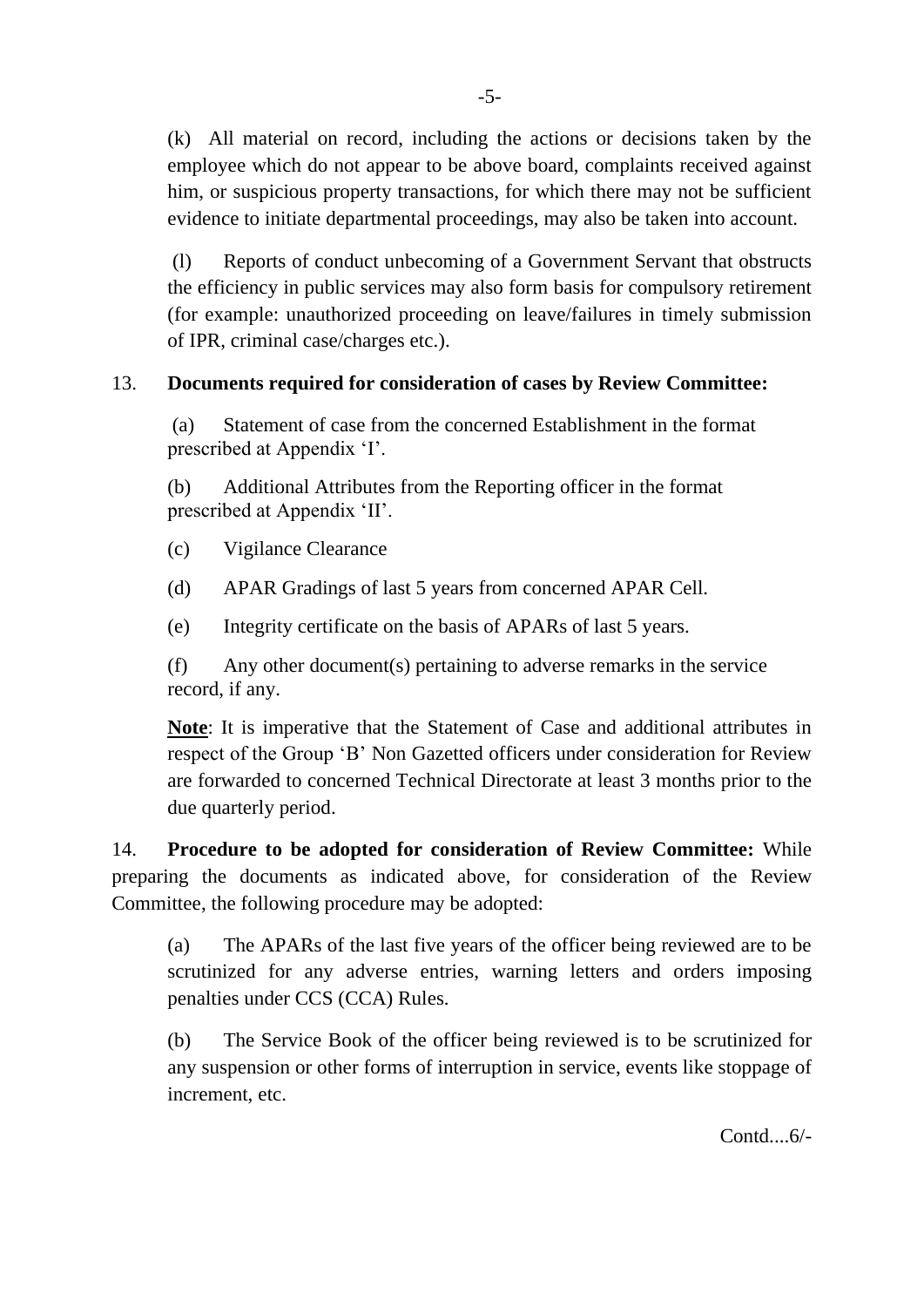(c) The personal file of the officer being reviewed is to be scrutinized for any court decrees regarding attachment of pay, warning letters, orders imposing penalties under CCS (CCA) Rules or any other adverse entries viz; unauthorized absence from duty, advice/counseling given for improvement in discharge of duties, complaint received against the officer, suspicious property transaction, criminal case/charges etc, if any.

(d) Files dealt or any paper or report submitted by the officer being reviewed is to be scrutinized for any ineffectiveness or delay in disposal of work.

15. It is observed in one recent instance that the Review Committee had recommended for "Non Retention" of a Gp 'C' official based on two warning letters issued immediately before the Review Committee meeting and an assessment report submitted by his Reporting officer immediately prior to the said meeting and not on the basis of consideration of entire service record. The Representation Committee felt that there was no sufficient material on record to justify the premature retirement of the concerned official and recommended reinstatement of the official with immediate effect. It was also noted by the Representation Committee that there was inordinate delay of almost 21 months in issue of Premature Retirement order after issue of Minutes of the Review Committee meeting and there was also delay in placing the representation before the Representation Committee. Needless to say that decision of premature retirement is subject to judicial scrutiny and therefore the process followed in taking such decision should be seen as fair, impartial, cogent, evidence based and not arbitrary.

16. **Minutes of Review Committee:** In cases where it is decided for premature retirement of a Government servant, minutes of Review Committee should be selfspeaking inter-alia including a statement of service records relied upon, and summarized reasons for the conclusion of premature retirement from service. Minutes should also clearly record that '**It is necessary to retire the Government servant in public interest.**'

16. **Approval of Appropriate/Appointing Authority**: After the Review Committee recommends an official for premature retirement, before issue of the notice/order of premature retirement, the recommendations of the Review Committee will be put up for consideration and approval of the Appropriate/Appointing Authority immediately. There should be no delay in this regard as was observed in the case cited above.

Contd….7/-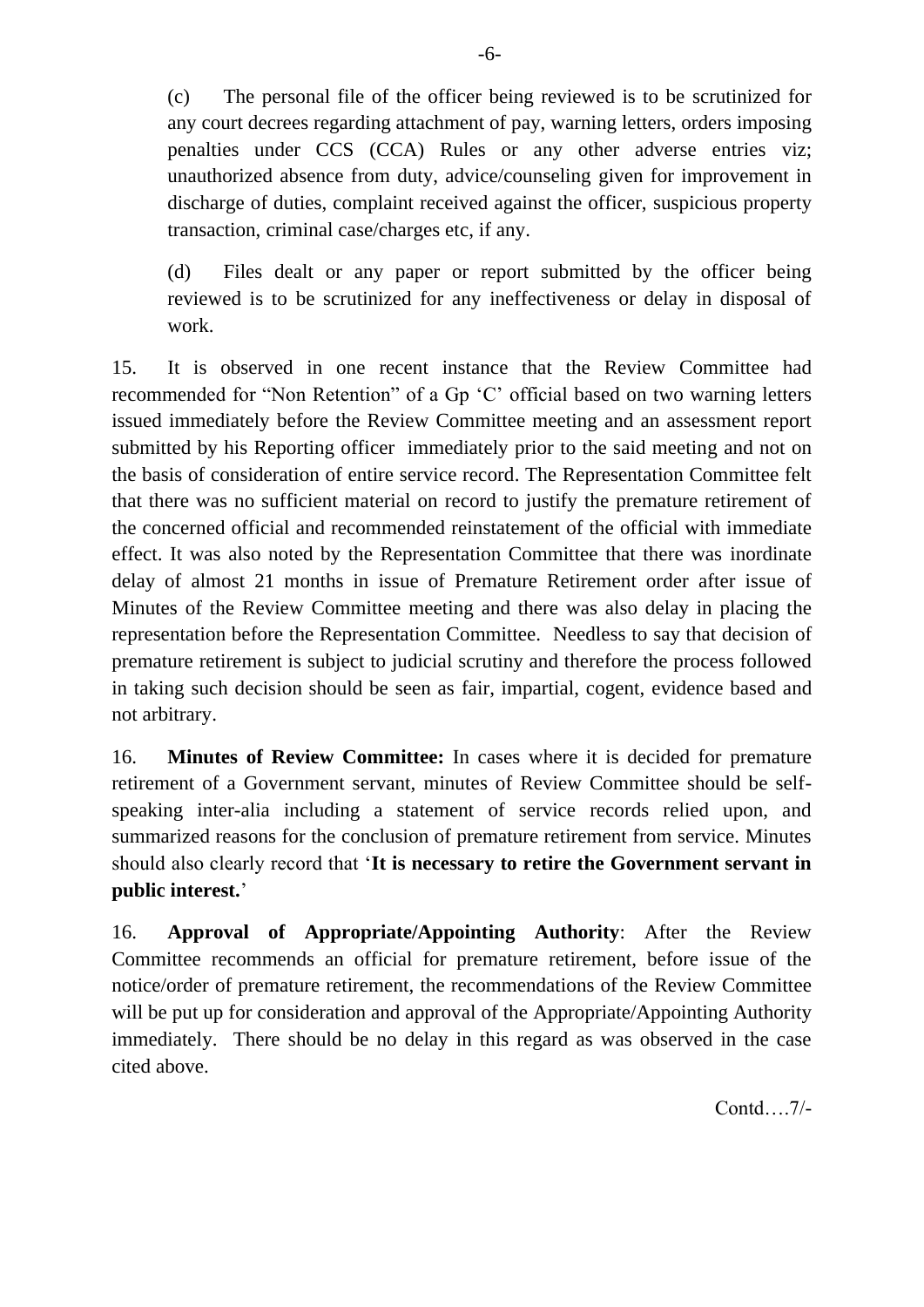**Note (i):** Appropriate authority, under FR 56, means the authority which has the power to make substantive appointments to the post or service from which Govt servant is required to retire.

**Note (ii):** Appointing Authority means the authority competent to make the first appointment to the grade which the Govt servant for the time being holds.

17. **Notice/ order of Premature Retirement**: Prescribed proformae for issue of notice/order under FR 56(j), FR 56(l) and Rule 48(1) (b) of CCS (Pension) Rules, 1972, (a) Where a Government employee has already attained the age of 50/55 years or completed 30 years of qualifying service/30 years of service, as the case may be; or (b) Where it is decided to serve the notice of retirement before a Government Servant actually attains the age of 50/55 years or completes 30 years of qualifying service/30 years of service, as the case may be; or (c) Where it is decided to dispense with the three months' notice are indicated at **Appendix III/IV/V** respectively.

18. Notice/ order of premature retirement can be given under both FR 56(j)/ FR 56 (l) and Rule 48 (1)(b) of CCS(Pension) Rules, 1972. Since a common proforma has been prescribed for issue of notice/order under both the provisions, it is often observed that notice/order issued by Establishments quote both the provisions. It is imperative that notice/order is issued by quoting only the relevant provision.

19. **Representation against premature retirement:** Representation against Notice/order of premature Retirement received, if, any, along with point wise comments on points put forth in the representation, all service records, which have been relied upon by the Review Committee in respect of Group 'B' Non Gazetted & 'C' civilian officers shall be forwarded to DGQA/Adm-10 through the concerned Technical Directorate within 15 days from receipt of such representation.

20. Adherence of prescribed time schedule is of paramount importance so that entire process from review to disposal of representation is concluded well before the due date of premature retirement.

21. The above procedure/guidelines are to be read in conjunction with DoP&T instructions on the subject issued from time to time.

**-----**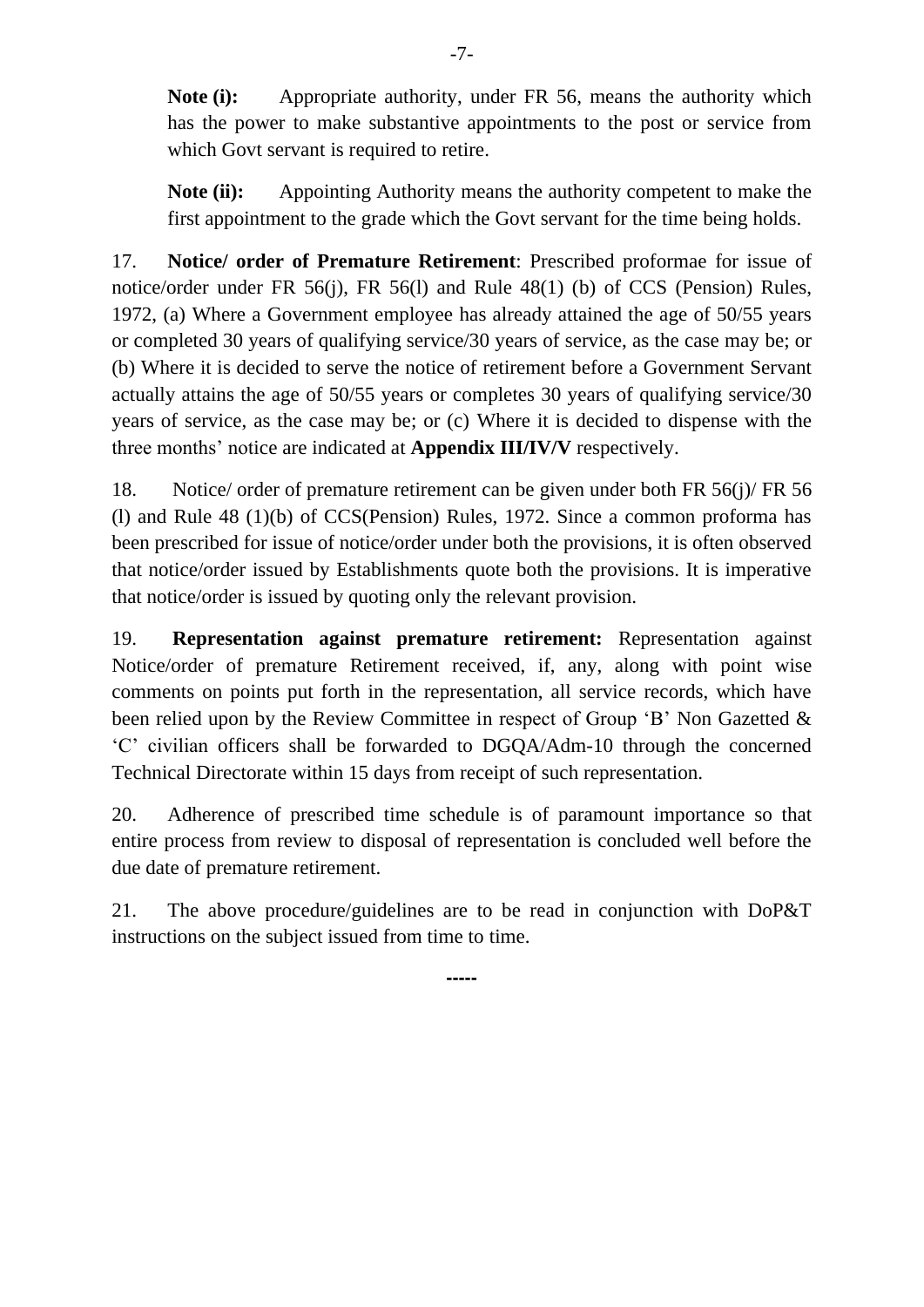## **Appendix 'I'**

# **CONFIDENTIAL**

The case of Shri /Smt \_\_\_\_\_\_\_\_\_\_\_\_\_\_\_\_\_\_\_\_\_\_\_\_\_ Designation\_\_\_\_\_\_\_\_\_\_\_\_\_\_\_, whose particulars are furnished below has been considered for retention in service beyond 50/55 years of age or completion of 30 years of service:-

| <b>SI No</b>     | <b>Particulars</b>                                                                                                                                    | <b>Details</b> |
|------------------|-------------------------------------------------------------------------------------------------------------------------------------------------------|----------------|
| 1 <sub>1</sub>   | <b>NAME &amp; DESIGNATION</b>                                                                                                                         |                |
| $\overline{2}$ . | <b>DATE OF BIRTH</b>                                                                                                                                  |                |
| 3.               | DATE OF APPT. IN GOVT.<br><b>SERVICE</b>                                                                                                              |                |
| 4.               | LEVEL IN THE PAY MATRIX                                                                                                                               |                |
| 5.               | <b>ESTT. WHERE EMPLOYED</b>                                                                                                                           |                |
| 6.               | APPOINTMENT HELD DURING<br><b>LAST THREE YEARS</b>                                                                                                    |                |
| $\overline{7}$ . | WHETHER THE OFFICER WAS/IS<br>UNDER OBLIGATION TO SERVE<br>THE GOVT FOR ANY PERIOD. IF<br>SO, THE DETAILS THEREOF                                     |                |
| 8.               | WHETHER THE INDIVIDUAL WAS<br><b>TRAINED AT GOVT. EXPENSE</b><br>DURING THE LAST FIVE YEARS                                                           |                |
| 9.               | PERFORMANCE DURING THE<br><b>LAST FIVE YEARS</b>                                                                                                      |                |
| 10.              | THE RESUME OF APARS FOR<br>THE LAST FIVE YEARS. ANY<br><b>ADVERSE REMARKS, IF</b><br><b>RECORDED IN THE LAST FIVE</b><br>YEARS ARE TO BE HIGHLIGHTED. |                |

# **CONFIDENTIAL**

Contd…..2/..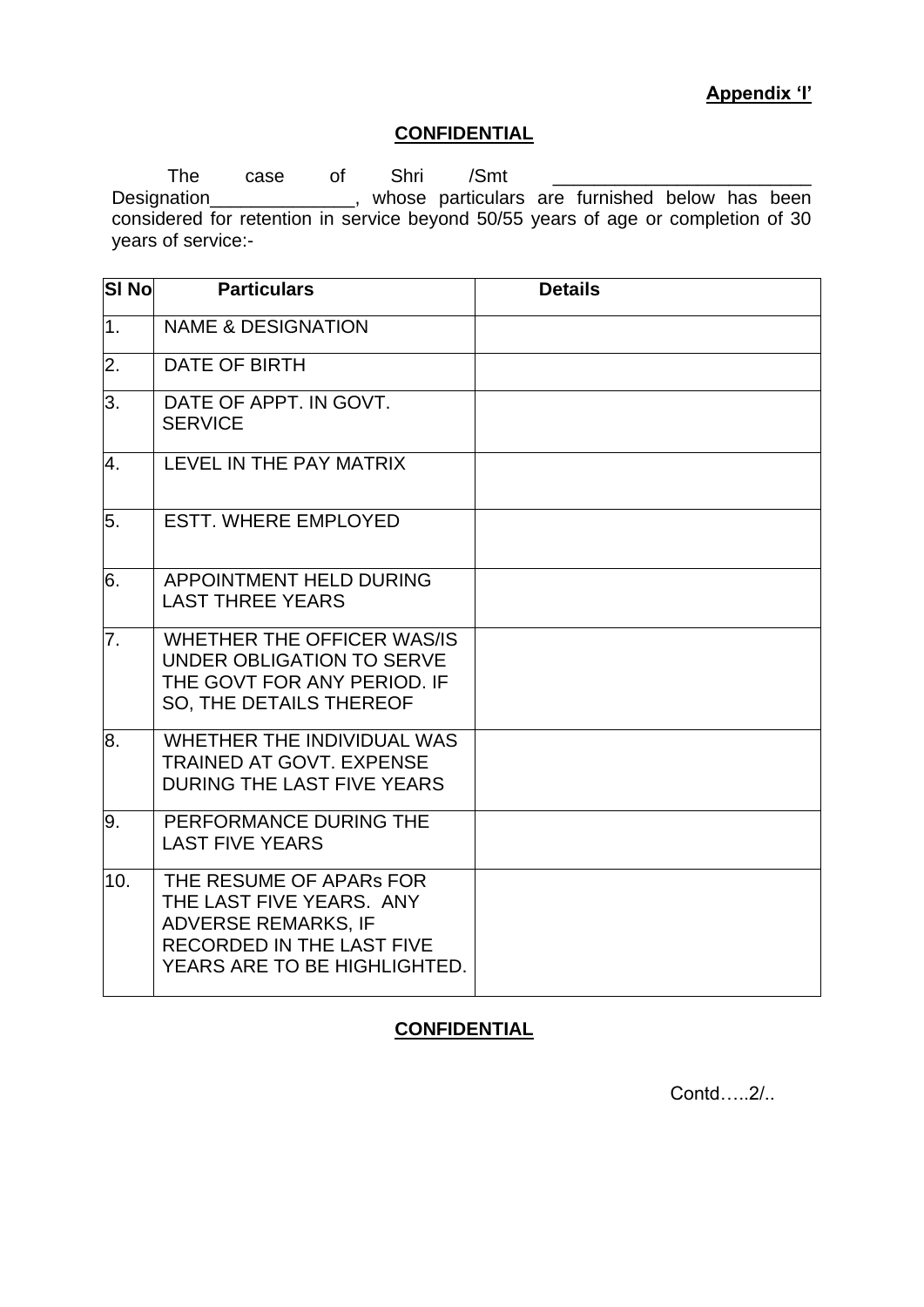## -2-

# **CONFIDENTIAL**

| 11. | <b>WHETHER THERE IS ANY</b><br><b>VIGILANCE CASE</b><br>PENDING/CONTEMPLATED<br><b>AGAINST THE INDIVIDUAL. IF</b><br>ANY, GIVE DETAILS                           |  |
|-----|------------------------------------------------------------------------------------------------------------------------------------------------------------------|--|
| 12. | <b>WHETHER AWARDED ANY</b><br>PUNISHMENT AS A RESULT OF<br>DEPARTMENTAL ACTION DURING<br>THE LAST TEN YEARS. IF ANY,<br><b>GIVE DETAILS</b>                      |  |
| 13. | <b>WHETHER ANNUAL IMMOVEABLE</b><br>PROPERTY RETURN FOR THE<br>YEAR ENDING 31 DEC (of relevant<br>year) HAS BEEN SUBMITTED BY<br>31 JAN (of the following year). |  |
| 14. | <b>CONDUCT AND GENERAL</b><br><b>REPUTATION</b>                                                                                                                  |  |
| 15. | DISPOSAL OF WORK/EFFICIENCY                                                                                                                                      |  |
| 16. | <b>PUNCTUALITY</b>                                                                                                                                               |  |
| 17. | <b>WHETHER ANY COMPLAINT</b><br>RECEIVED. IF ANY, GIVE DETAILS                                                                                                   |  |
| 18. | <b>INTEGRITY</b>                                                                                                                                                 |  |

| <b>CONFIDENTIAL</b>   |                                                                                                                                                                                                                                      | $\sim$ |
|-----------------------|--------------------------------------------------------------------------------------------------------------------------------------------------------------------------------------------------------------------------------------|--------|
| <b>Office Address</b> | $\mathbf{1}_{\{1,2,3,4,5\}}$ . The set of the set of the set of the set of the set of the set of the set of the set of the set of the set of the set of the set of the set of the set of the set of the set of the set of the set of |        |
| Tele                  | $\mathbf{1}_{\{1,2,3,4,5\}}$ . The contract of the contract of $\mathbf{1}_{\{1,2,3,4,5\}}$                                                                                                                                          |        |
|                       |                                                                                                                                                                                                                                      |        |
| Name                  |                                                                                                                                                                                                                                      |        |
|                       |                                                                                                                                                                                                                                      |        |
|                       |                                                                                                                                                                                                                                      |        |

Contd…..3/..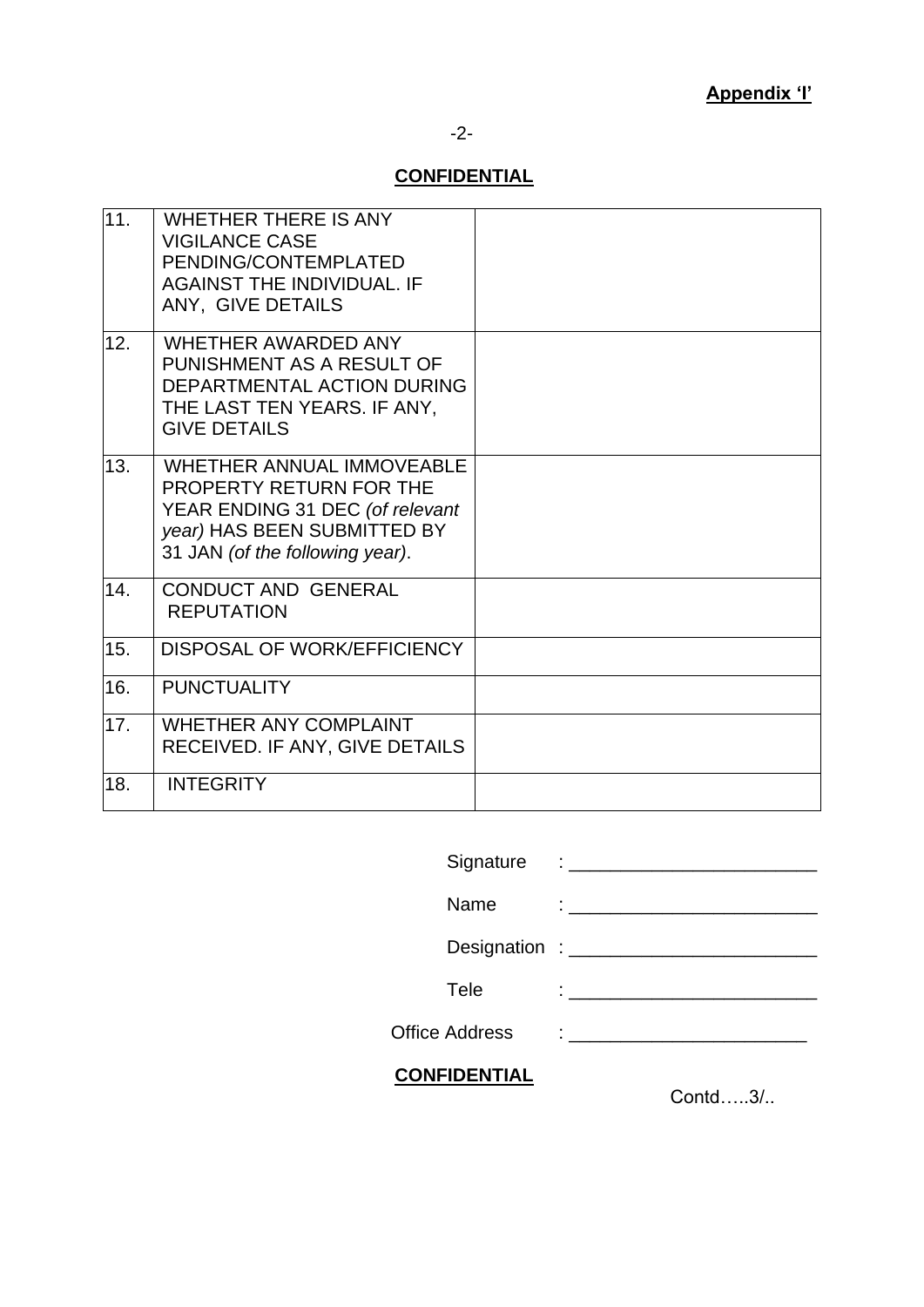### **CONFIDENTIAL**

### **RECOMMENDATION OF THE HEAD OF THE ESTABLISHEMENT**

It is certified that after careful scrutiny of Service Book and Personal files of Shri/Smt \_\_\_\_\_\_\_\_\_\_\_\_\_\_\_\_\_\_\_\_\_\_\_\_\_\_ Designation \_\_\_\_\_\_\_\_\_\_\_\_\_\_\_\_ from the date of joining the service, till date, nothing objectionable has been found against him including all transactions in moveable/ immoveable properties. A brief containing all the data available about the official with regard to Sl No.09, Sl No.14 & Sl No.15 of Appendix-II is enclosed herewith.

The officer is Recommended / Not Recommended for retention in service beyond 50/55 years of age or completion of 30 years of service.

Date: Date: Signature of Head of the Establishment

Seal

### **CONFIDENTIAL**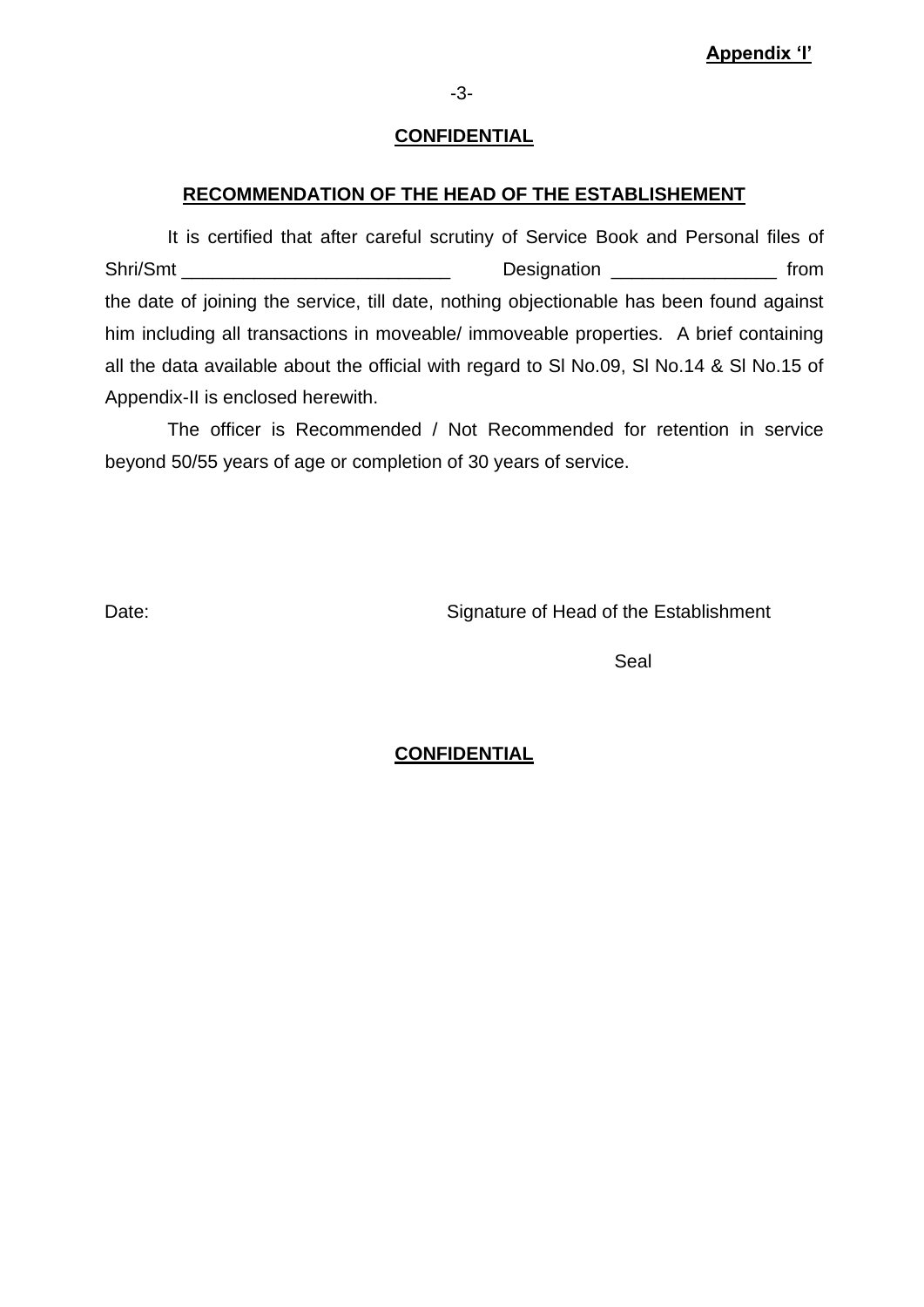# **ADDITIONAL ATTRIBUTES OF THE OFFICIAL DUE FOR REVIEW UNDER FR 56(J)/RULE 48(1)(B) OF CCS PENSION RULES, 1972**

Name of Officer: Period of Assessment:

Date of Birth : Designation & Present Estt.

Assessment of work output of the previous financial year.

|             | <b>Attributes</b>                                   | <b>Remarks of Reporting</b><br><b>Officer</b> |
|-------------|-----------------------------------------------------|-----------------------------------------------|
| $\mathbf I$ | Completion of assigned tasks as per given timelines |                                               |
| $\rm II$    | Completion of Additional duties/work assigned from  |                                               |
|             | time to time                                        |                                               |
| III         | Any adverse entries made in the Confidential Report |                                               |
|             | (CR)                                                |                                               |
| IV          | Un-communicated entries in the APARs, if any        |                                               |
| $\mathbf V$ | Unauthorised absence from duties, if any            |                                               |
| VI          | Work performance from file dealt or any papers or   |                                               |
|             | reports prepared & submitted by the officer -       |                                               |
|             | whether effective & disposal done in timely manner  |                                               |
| <b>VII</b>  | Advice/counselling given for improvement in         |                                               |
|             | discharge of duties, if any                         |                                               |
| <b>VIII</b> | Efforts of officer towards economical measures      |                                               |
| IX          | Warning/Advisory issued for delay in work disposal, |                                               |
|             | if any                                              |                                               |
| X           | Whether integrity is doubtful                       |                                               |
| XI          | Whether any complaint received against the official |                                               |
|             | which is found to be true(though may not have       |                                               |
|             | sufficient evidence)                                |                                               |
| XII         | Whether any suspicious property transaction         |                                               |
|             | undertaken or any decision blatantly appeared to be |                                               |
|             | not unbiased                                        |                                               |
| <b>XIII</b> | Overall recommendations of the organisation         |                                               |
|             | whether the officer is to be retained in service    |                                               |
| <b>XIV</b>  | Displeasure shown against the officer in            |                                               |
|             | performance review meetings                         |                                               |
| XV          | Letter issued to the officer to ensure good         |                                               |
|             | performance and improve work                        |                                               |

Signature : Name : Designation : Date :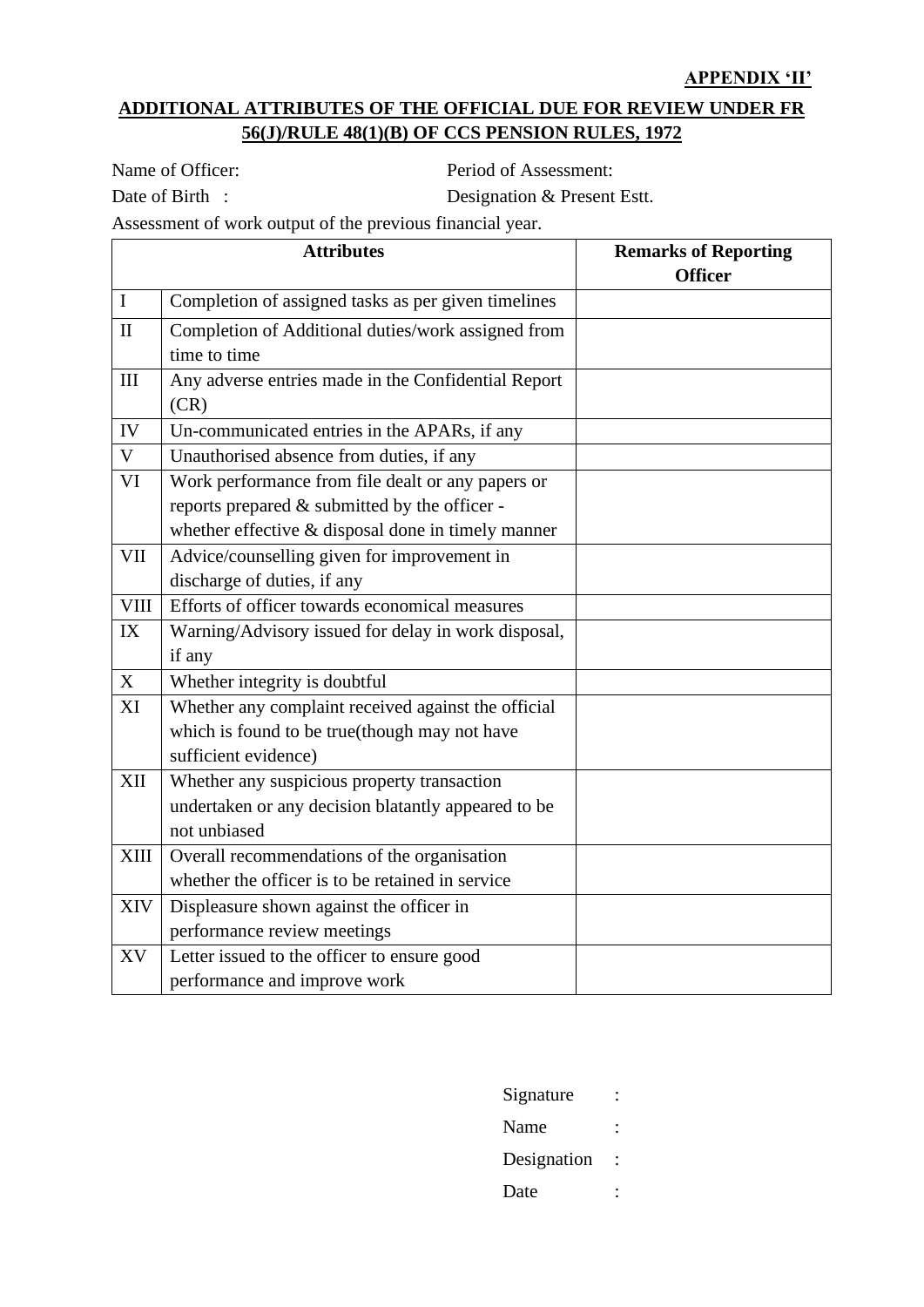## **Appendix 'III'**

#### **ORDER**

WHEREAS the (*appropriate authority*) is of the opinion that it is in the public interest to do so:

NOW THEREFORE, in exercise of the powers conferred by  $4$  clause .........<sup>5</sup> of Rule 56 of Fundamental Rules/<sup>4</sup>Rule 48 of the Central Civil Service (Pension) Rules,1972, the\_\_\_\_\_\_\_\_\_\_\_\_\_ <sup>3</sup> (*appropriate authority*) hereby gives notice to \_\_\_\_\_\_\_\_\_\_\_\_\_\_\_(*name*)\_\_\_\_\_\_\_\_\_\_\_\_\_(*designation*) that he, having already attained the age of fifty/fifty-five years or having completed thirty years of service or thirty years of service qualifying for pension on the \_\_\_\_\_\_\_\_\_\_\_\_\_\_20\_\_\_\_, shall retire from service on the forenoon of  $\frac{1}{1}$  or on the forenoon of the day following the date of expiry of three months computed from the date following the date of service of this notice on him.

|                | (Signature)                                                                             |              |
|----------------|-----------------------------------------------------------------------------------------|--------------|
| To,            | Designation of the appropriate authority                                                |              |
|                |                                                                                         |              |
|                |                                                                                         |              |
|                |                                                                                         |              |
|                |                                                                                         |              |
|                | <b>ACKNOWLEDGEMENT</b>                                                                  |              |
|                | I, Shri now holding the post of hereby                                                  |              |
|                | acknowledge the receipt of the original notice of the order of retirement as aforesaid. |              |
|                |                                                                                         |              |
| Countersigned: |                                                                                         |              |
| Name           | $-Sd/$ -                                                                                |              |
| Designation:   |                                                                                         | Designation: |
| Place          | Place:                                                                                  |              |
| Date:          | Date:                                                                                   |              |
|                |                                                                                         |              |

- 4. Strike off the portion not applicable.
- 5. Here state (j) (i) or (j) (ii) or (l), as the case may be.

<sup>1.</sup> 1. The date following the date on which he attains the age of 50/55 years/completes 30 years' service qualifying for pension. Either of the two alternatives may be used according to requirements.

<sup>2.</sup> Any authority who is competent to authenticate orders on behalf of the President can sign this order.

<sup>3.</sup> As defined in FR56.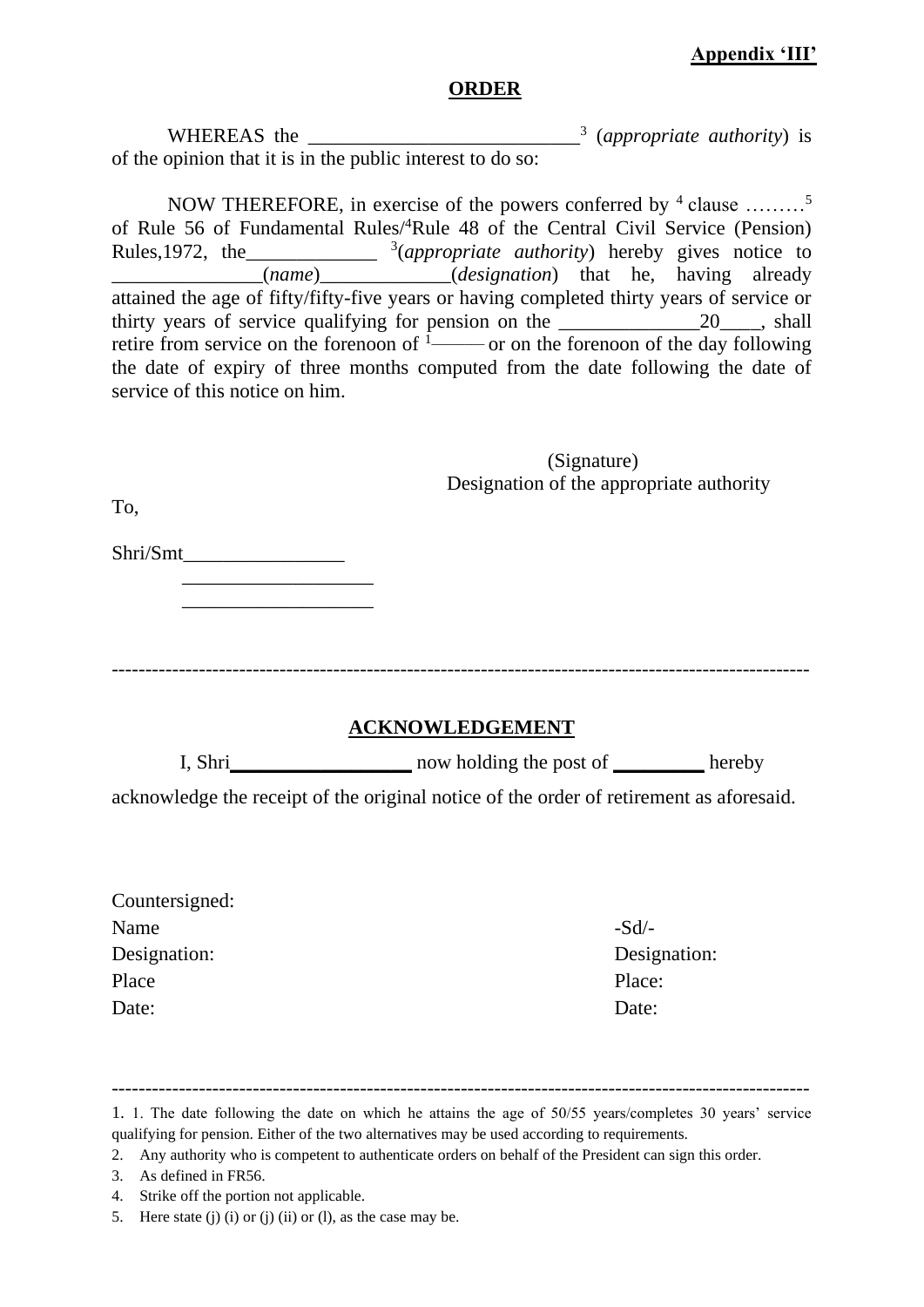## **Appendix' IV'**

### **ORDER**

WHEREAS the  $\frac{1}{(appropriate \; authority)}$  is of the opinion that it is in the public interest to do so:

NOW THEREFORE, in exercise of the powers conferred by \_\_\_\_\_\_\_\_\_<sup>2</sup> clause  $\frac{3}{3}$  of Rule 56 of Fundamental Rules/<sup>2</sup>Rule 48 of the Central Civil Service (Pension) Rules,1972, the\_\_\_\_\_\_\_\_\_\_\_\_\_ <sup>1</sup> (*appropriate authority*) hereby give notice to \_\_\_\_\_\_\_\_\_\_\_\_\_\_\_(*name*)\_\_\_\_\_\_\_\_\_\_\_\_\_(*designation*) that he on attaining the age of fifty/fifty-five years or having completing thirty years of service or thirty years of service qualifying for pension on the \_\_\_\_\_\_\_\_\_\_\_\_\_\_20\_\_\_\_, shall retire from service on the forenoon of  $4 \_$  or on the forenoon of the day following the date of expiry of three months computed from the date following the date of service of this notice on him, whichever is later.

> $\overbrace{\hspace{27mm}}^{(2)}$ Designation of the appropriate authority<sup>1</sup>

To,

Shri/Smt.\_\_\_\_\_\_\_\_\_\_\_\_ \_\_\_\_\_\_\_\_\_\_\_\_\_\_\_\_\_\_\_

\_\_\_\_\_\_\_\_\_\_\_\_\_\_\_\_\_\_\_

-------------------------------------------------------------------------------------------------------

### **ACKNOWLEDGEMENT**

**I**, Shri now holding the post of hereby

acknowledge the receipt of the original notice of the order of retirement as aforesaid.

| $-Sd$        |
|--------------|
| Designation: |
| Place:       |
| Date:        |
|              |

<sup>1.</sup> As defined in FR56.

<sup>2.</sup> Strike off the portion not applicable.

<sup>3.</sup> Here state (j) (i) or (j) (ii) or (l), as the case may be.

<sup>4.</sup> The date following the date on which he attains the age of 50/55 years/completes 30 years' service/thirty year of p-1 X service qualifying for pension.